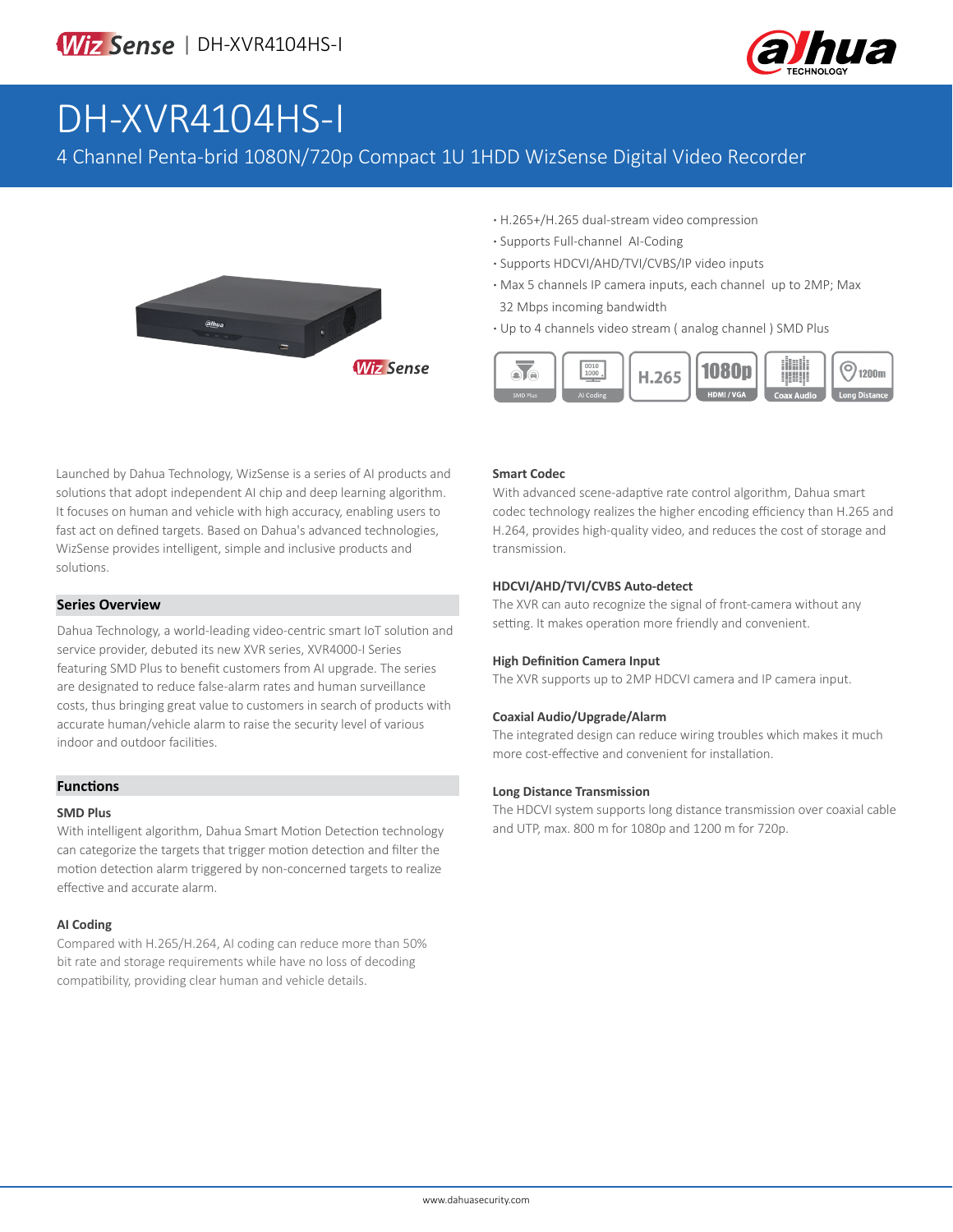# Wiz Sense | DH-XVR4104HS-I

## **Technical Specification** System Main Processor Embedded processor Operating System Embedded linux SMD Plus Performance 4 channels AI Search Search by target classification (Human, Vehicle) Video and Audio Analog Camera Input 4 channels, BNC HDCVI Camera Input 1080p@25/30 fps, 720p@50/60 fps, 720p@25/30 fps AHD Camera Input 1080p@ 25/30 fps, 720p@ 25/30 fps TVI Camera Input 1080p@25/30 fps, 720p@25/30 fps CVBS Camera Input PAL/NTSC IP Camera Input 4+1 channels, each channel up to 2MP Audio In/Out 1/1, RCA Two-way Talk Reuse audio in/out, RCA Recording Compression AI Coding/H.265+/H.265/H.264+/H.264 Resolution 1080N; 720p; 960H; D1; CIF Record Rate Main Stream: 4-channel: All channels 1080N/720p/960H/D1/CIF/(1 fps–25/30 fps) Sub stream: 4channel: CIF/(1 fps–15 fps) Bit Rate 32 kbps–6144 kbps per channel Record Mode Manual; Schedule (General, Continuous); MD (Video detection: Motion Detection, Video Loss, Tampering); Alarm; Stop Record Interval 1 min– 60 min (default: 60 min), Pre-record: 1 s–30 s, Post-record: 10 s–300 s Audio Compression G.711A; G.711U; PCM Audio Sample Rate 8 KHz, 16 bit per channel Audio Bit Rate 64 kbps per channel Display Interface 1 HDMI; 1 VGA Resolution 1920 × 1080, 1280 × 1024, 1280 × 720 When IP extension mode not enabled: 1/4<br>Multi-screen Display When IP extension mode anabled: 1/4/6 When IP extension mode enabled: 1/4/6 OSD Camera title; Time; Video loss; Camera lock; Motion detection; Recording Network Interface 1 RJ-45 Port (100 Mbps) Network Function HTTP; HTTPS; TCP/IP; IPv4/IPv6; Wi-Fi; 3G/4G; SNMP; UPnP; RTSP; UDP; SMTP; NTP; DHCP; DNS; IP Filter; PPPoE; DDNS; FTP; Alarm Server; P2P; IP Search (Supports Dahua IP camera, DVR, NVS, etc.) Max. User Access 128 users

| iPhone; iPad; Android                                                                                                                                                       |
|-----------------------------------------------------------------------------------------------------------------------------------------------------------------------------|
| ONVIF 16.12, CGI Conformant                                                                                                                                                 |
| Video Detection and Alarm                                                                                                                                                   |
| Recording; PTZ; Tour; Video Push; Email; FTP; Snapshot;<br><b>Buzzer and Screen Tips</b>                                                                                    |
| Motion Detection, MD Zones: 396 (22 × 18), Video Loss,<br>Tampering and Diagnosis                                                                                           |
| N/A                                                                                                                                                                         |
| N/A                                                                                                                                                                         |
|                                                                                                                                                                             |
| 1/4                                                                                                                                                                         |
| Time/Date, Alarm, MD and Exact Search (accurate to<br>second)                                                                                                               |
| Play; Pause; Stop; Rewind; Fast play; Slow Play; Next<br>File; Previous File; Next Camera; Previous Camera; Full<br>Screen; Repeat; Shuffle; Backup Selection; Digital Zoom |
| USB Device/Network                                                                                                                                                          |
|                                                                                                                                                                             |
| 1 SATA port, up to 6 TB capacity                                                                                                                                            |
| N/A                                                                                                                                                                         |
|                                                                                                                                                                             |
| 2 USB ports (USB 2.0)                                                                                                                                                       |
| 1 Port, for PTZ Control                                                                                                                                                     |
| N/A                                                                                                                                                                         |
|                                                                                                                                                                             |
| DC 12V/1.5A                                                                                                                                                                 |
| < 4W                                                                                                                                                                        |
|                                                                                                                                                                             |
| Compact 1U, 260.0 mm × 237.9 mm × 47.6 mm<br>$(10.24" \times 9.37" \times 1.87")$                                                                                           |
| 0.86 kg (1.90 lb)                                                                                                                                                           |
| 1.37 kg (3.02 lb)                                                                                                                                                           |
| Desktop installation                                                                                                                                                        |
|                                                                                                                                                                             |
| -10°C to +45°C (+14°F to +113°F), 0%-90% (RH)                                                                                                                               |
| -20°C to +70°C (-4°F to +158°F), 0%-90% (RH)                                                                                                                                |
|                                                                                                                                                                             |
| Dahua, Arecont Vision, AXIS, Bosch, Brickcom, Canon, CP<br>Plus, Dynacolor, Honeywell, Panasonic, Pelco, Samsung,<br>Sanyo, Sony, Videotec, Vivotek, and more               |
|                                                                                                                                                                             |
| FCC: Part 15 Subpart B                                                                                                                                                      |
| CE: CE-LVD: EN 60950-1/IEC 60950-1<br>CE-EMC: EN 61000-3-2; EN 61000-3-3; EN 55032; EN<br>50130; EN 55024                                                                   |
|                                                                                                                                                                             |